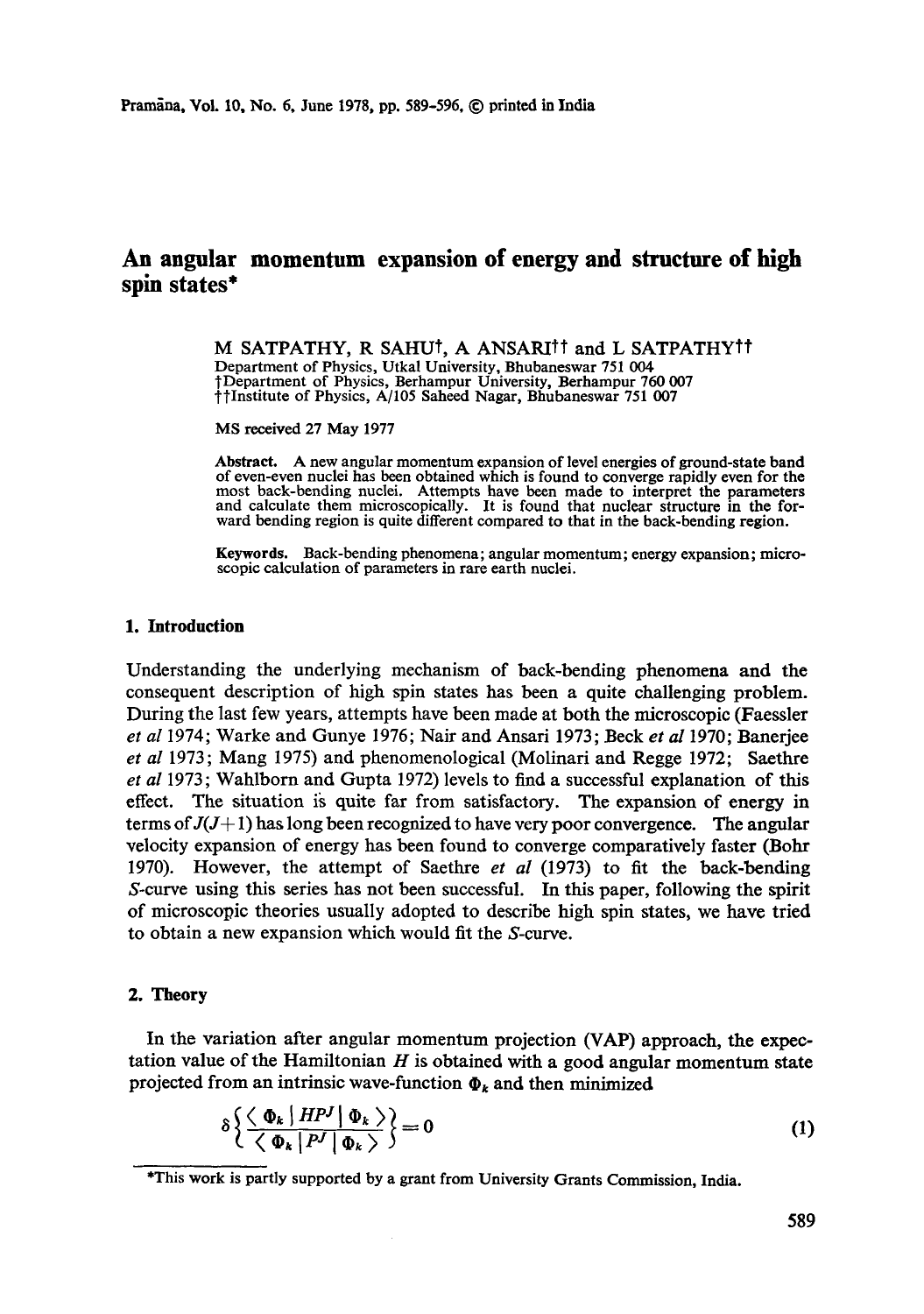where  $P<sup>J</sup>$  is the usual projection operator. This determines the intrinsic wavefunction  $\Phi_k$  which is now J dependent. Then the energy of the state J is calculated with this  $\Phi_k(J)$  as

$$
E^J = \frac{\langle \Phi_k | HP^J | \Phi_k \rangle}{\langle \Phi_k | P^J | \Phi_k \rangle}.
$$
 (2)

We restrict ourselves to even-even nuclei and drop the subscript  $k$  which is zero. Equation (2) has been shown (Villars 1966) in an approximate way to be equivalent to

$$
E^J = E + BJ(J+1) \tag{3}
$$

where  $E = \langle \Phi(J) | H | \Phi(J) \rangle$  is the intrinsic energy and B is inverse of twice the moment of inertia appropriate to the J state. E and B are functions of  $\phi$  (J). Equation (3) is also valid for any type of intrinsic state, not necessarily *HF* type, as has been shown by Lamme and Boeker (1968), who derived the same without using any *HF* condition on  $\Phi$ . Making Taylor's expansion of  $\Phi(J)$  at  $J = 0$ , and retaining only first two terms in the expansion, one obtains from eq. (3) as

$$
E^J = E\left\{\Phi(J=0) + J\frac{\delta\Phi}{\delta J}\bigg|_{J=0}\right\} + B\left\{\Phi(J=0) + J\frac{\delta\Phi}{\delta J}\bigg|_{J=0}\right\}(J+1) \tag{4}
$$

Again performing Taylor's expansion of E and B at  $\Phi$  (J=0) one may write eq. **(4) as** 

$$
E^{J} = E\{\Phi(J=0)\} + J\frac{\delta\Phi}{\delta J}\bigg|_{J=0} \frac{\delta E}{\delta\Phi}\bigg|_{\Phi=\Phi(J=0)} + \dots + \bigg[B\{\Phi(J=0)\} + J\frac{\delta\Phi}{\delta J}\bigg|_{J=0} \frac{\delta B}{\delta\Phi}\bigg|_{\Phi=\Phi(J=0)} + \dots \bigg] J(J+1) = E_0 + (J\Phi'E' + \dots) + (B_0 + J\Phi'B' + \dots)J(J+1). \tag{5}
$$

Keeping only the first order correction term in  $\Phi(J)$ , the above can be written as

$$
E^{J} = E_0 + B_0 J(J+1) + J\Phi' E' + J\Phi' B' J(J+1). \tag{6}
$$

We would like to mention here that  $\frac{32}{10}$  is not zero, since E and B do  $\delta \Phi$   $\phi = \phi(J=0)$ 

not correspond to results of self-consistent Hartree-Fock calculation.

In a model termed as shape-fluctuation (SF) model proposed by Satpathy and Satpathy (1971) before the discovery of back-bending, eq. (6) was derived starting from a somewhat different viewpoint. The parameters  $B_0$ ,  $\Phi' B'$  and  $\Phi' E'$  can be put into a more meaningful form. From eq. (5) we can write the moment of inertia parameter  $B_j$  of the state  $J$  as

$$
B_J = B_0 + J \Phi' B' = B_0 + J \left(\frac{\delta B}{\delta J}\right)_{J=0}
$$
  
=  $B_0 + J B'_0$ . (7)

Thus,  $\Phi'B'$  is essentially the rate of change of moment of inertia parameter,  $B$ . Similarly  $\Phi'E'$  would denote the rate of change of the intrinsic energy  $\frac{\partial E}{\partial J}\Big|_{J=0} = E$ .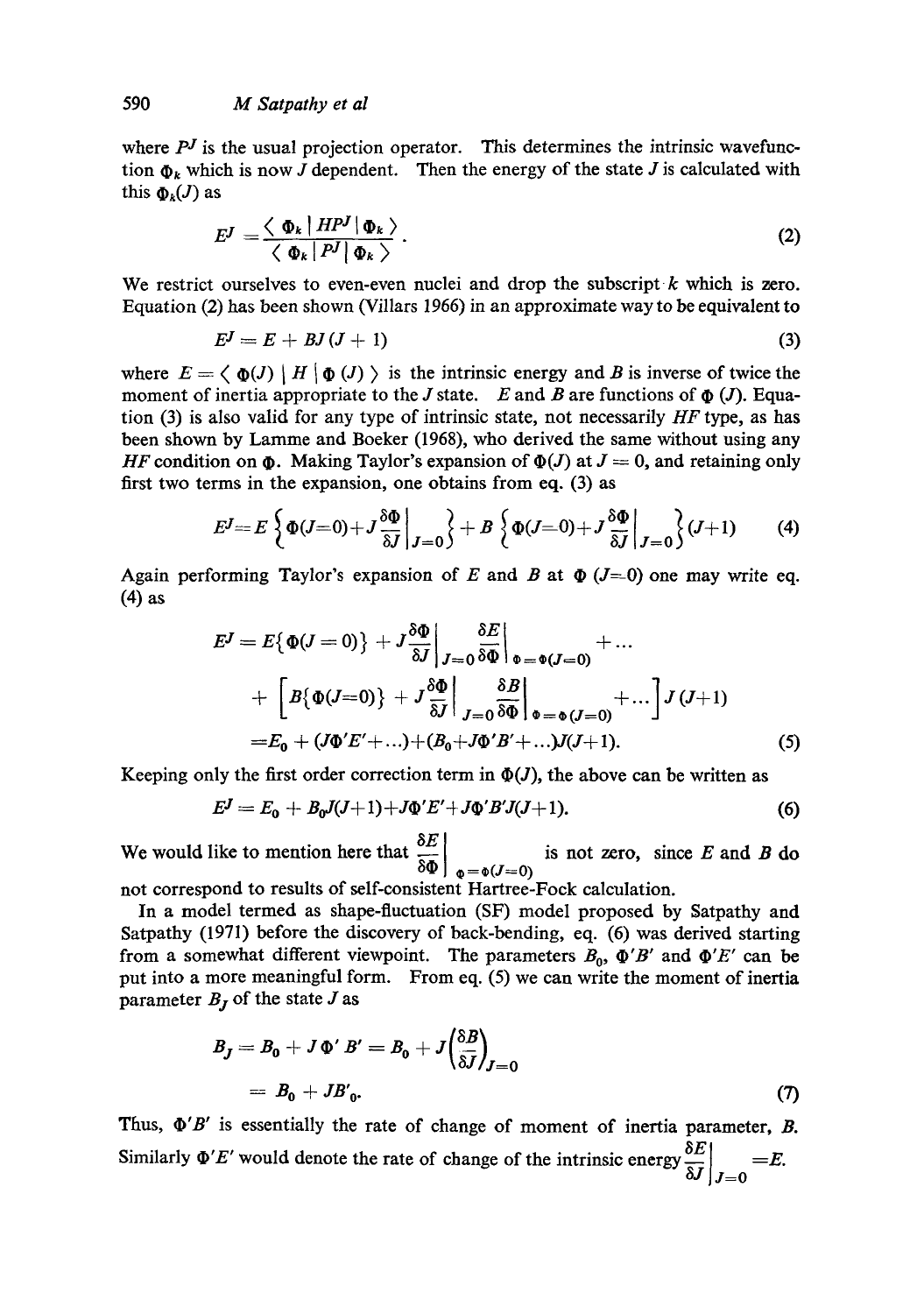Thus  $B'_{0}$  and  $E'_{0}$  arise out of the fluctuations of the intrinsic shape due to rotation. Of course  $B_0$  corresponds to the ground state moment of inertia parameter. Fixing the ground state as the zero energy,  $E_0$  can be set equal to zero, and then eq. (6) can be written as

$$
E^J = aJ + bJ^2 + cJ^3 \tag{8}
$$

where a, b, c are identified as  $B_0 + E'_0$ ,  $B_0 + B'_0$  and  $B'_0$  respectively. The parameters  $B_0$ ,  $B'_0$  and  $E'_0$  can be extracted once a, b, c are known by fitting the experimental spectrum with the above expression (8). It is interesting to note that these three parameters can be calculated microscopically. It would be shown in the following that such calculated values compare quite well with those determined from the fit. When expression (8) is applied to the study of backbending phenomena, it would be shown *aposteriori* that, it can describe the sudden rise of moment of inertia with angular frequency, and as such, can fit all data pertaining to the back-bending region of S-curve, but fails to fit its forward bending portion.

To describe the data of both the forward bending and back-bending, we could extend the model in a very natural way by taking into account the higher order terms, in the expansions given by eqs (4) and (5). If we retain terms up to all orders in the Taylor's expansion of  $E<sup>J</sup>$  in eq. (4), then it reduces to

$$
E^{J} = E\left\{\Phi(J=0) + J\frac{\delta\Phi}{\delta J}\bigg|_{J=0} + \frac{J^{2}}{2!}\frac{\delta^{2}\Phi}{\delta J^{2}}\bigg|_{J=0} + ...\right\}
$$
  
+ 
$$
B\left\{\Phi(J=0) + J\frac{\delta\Phi}{\delta J}\bigg|_{J=0} + \frac{J^{2}}{2!}\frac{\delta^{2}\Phi}{\delta J^{2}}\bigg|_{J=0} + ...\right\}J(J+1).
$$
 (9)

By making Taylor's expansion of  $E$  and  $B$  and retaining terms up to all orders one obtains the expression for energy as a series

$$
E^J = \sum_{n \geq 1} a_n J^n \tag{10}
$$

which would in principle have an infinite number of terms. This series in powers of  $J$  though appears to be in contrast to the original Böhr-Mottelson series in powers of  $J(J+1)$ , the former could be obtained from the latter by rearrangement. This new series eq. (10) appears to converge faster compared to Böhr-Mottelson series. Equation (10) cannot be of much practical use in fitting the level energies as it contains a very large number of parameters. We attempt to rewrite eq. (10) under the following criteria:

(a) The series converges for all values of angular momentum observed in groundstate band of even-even nuclei. Obviously the maximum value of J would be less than 30.

(b) The formula should have few parameters and should be capable of simulating the series given by (10).

(c) The formula should have as leading terms the shape fluctuation expression for energy like (8).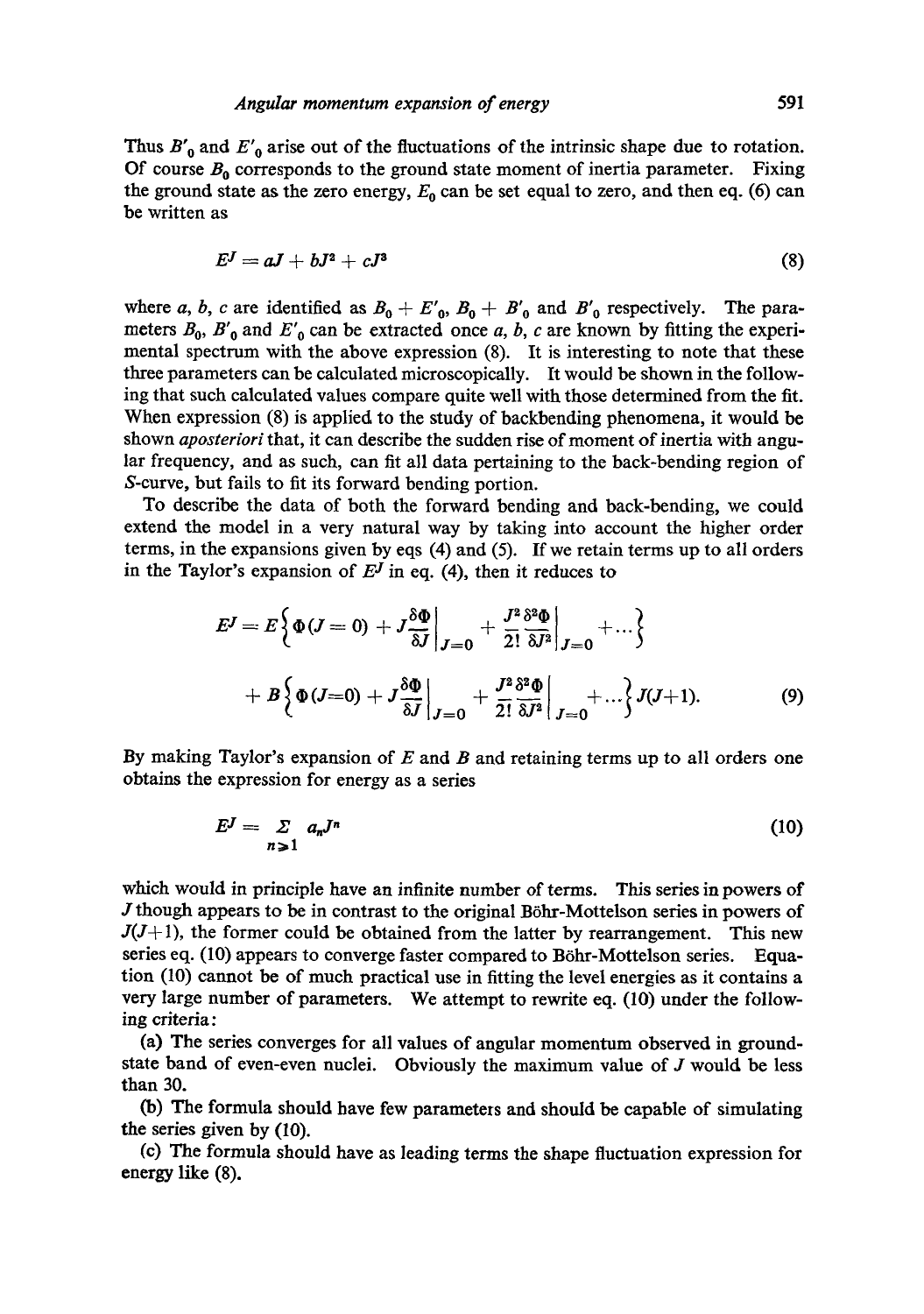To fulfil the above condition, a possible form of  $E<sup>J</sup>$  is

$$
E^J = \frac{aJ + bJ^2 + cJ^3}{1 + dJ^3}.
$$
 (11)

Taking the four parameter form of shape fluctuation expression as leading terms, one arrives at the five parameter formula.

$$
E^J = \frac{aJ + bJ^2 + cJ^3 + dJ^4}{1 + eJ^4}.
$$
 (12)

A general  $(n+1)$  parameter formula would be

$$
E^J = \frac{\sum_{i=1}^n a_i J^i}{1 + b J^n}.
$$
\n(13)

## **3. Results**

It would be shown in the following that the expansion given by (12) is quite adequate to describe the data of nuclei with full  $S$  shape back-bending curve. We would like to stress here that to our knowledge, for the first time an expansion (eq. (13)) for energy in terms of the angular momentum is found which converges rapidly even for the high spin states.

First we have applied eq. (8) to fit the level energies of about hundred nuclei, and we find that it can provide good fit to known level energies of all nuclei like  $164Yb$ , 182Os, etc. which show only back-bending. However, this fails in the case of nuclei like  $^{158}$ Er,  $^{162}$ Er, etc. which show both back-bending and forward bending i.e. full S-shape curve. The seven nuclei  ${}^{182}Ce$ ,  ${}^{168}Er$ ,  ${}^{160}Er$ ,  ${}^{162}Er$ ,  ${}^{156}Dy$ ,  ${}^{158}Dy$  and  ${}^{166}Yb$ belong to this group. We have studied the convergence of the series (13) by fitting the experimental level energies of these seven nuclei with four parameter (eq. (11)), five parameter (eq. (12)) and also the six parameter formulas. This series is found to converge rapidly. We find that the S-curves could be fitted with four parameter expression, however, the fit obtained with the five parameter expression, is much better, which we have chosen for presentation in table 1. Unlike in Wahlborn and Gupta (1972), we have treated all the five parameters on equal footing and their values have been determined by a least square fit to the experimental energies. These values are presented in table 2. From an analysis of table 1, it is clear that the five parameterexpression (eq. (12)) is good enough to describe the data of most backbending nuclei.

To further test the goodness of the series we have chosen the two most difficult nuclei <sup>132</sup>Ce and <sup>158</sup>Er as representatives for drawing the  $g_J \propto \omega_J^2$  curve. We have used the standard relations

$$
\hbar \omega_J = 2 \sqrt{J(J+1)} \frac{dE^J}{dJ(J+1)} \tag{14}
$$

$$
\frac{\hbar^2}{2g_J} = \frac{dE^J}{dJ(J+1)}\tag{15}
$$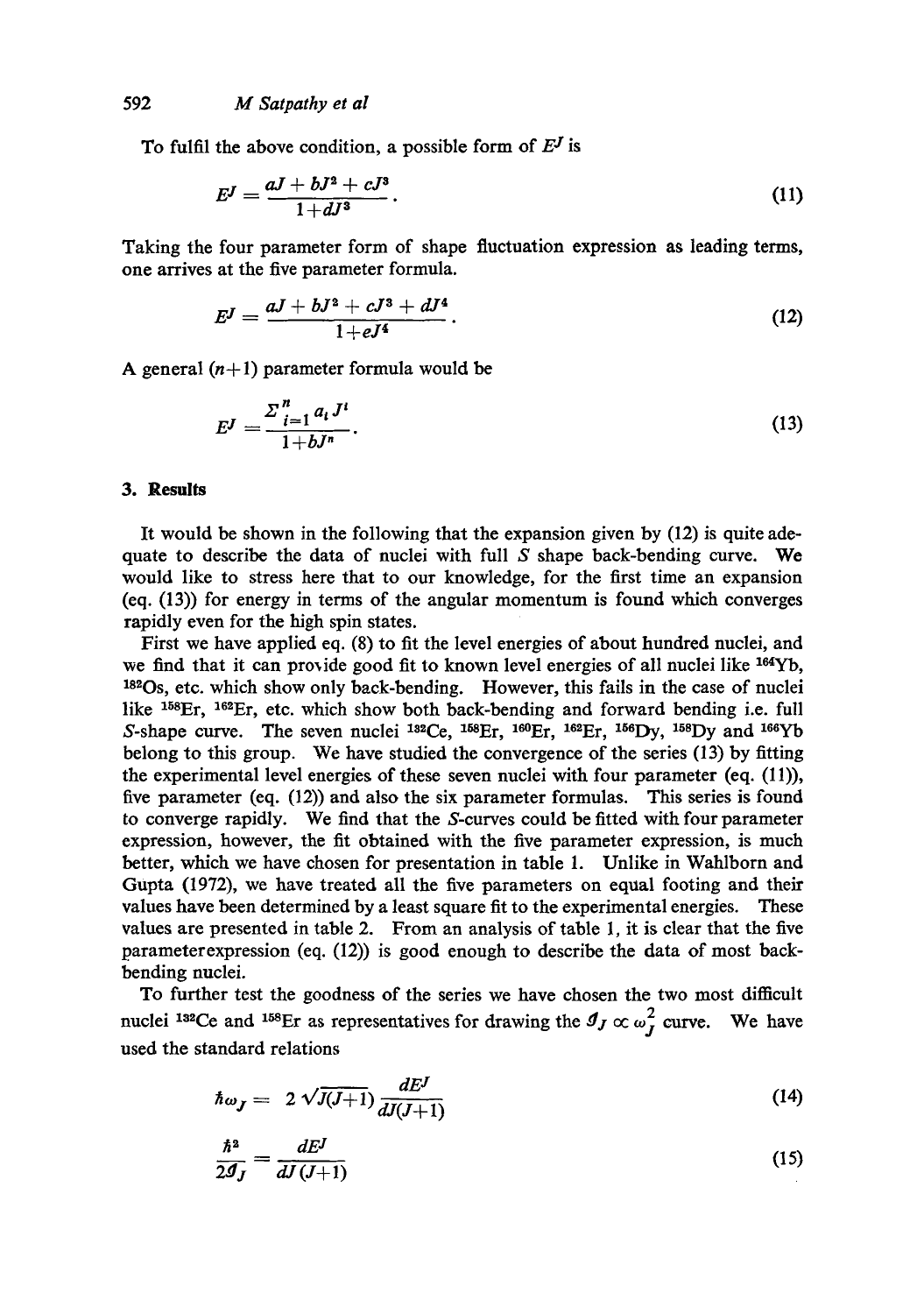| Vucleus          |                                                       |  | œ | ≘                                                                                                  | 2 | Ā | ڡ                                                                                                                                        | $\frac{8}{1}$                                                                                                                                | ន                                   | 2                                    |
|------------------|-------------------------------------------------------|--|---|----------------------------------------------------------------------------------------------------|---|---|------------------------------------------------------------------------------------------------------------------------------------------|----------------------------------------------------------------------------------------------------------------------------------------------|-------------------------------------|--------------------------------------|
| <b>Sac</b>       |                                                       |  |   |                                                                                                    |   |   |                                                                                                                                          |                                                                                                                                              |                                     |                                      |
| ۸də              | 28 27 38 38 37 38 38 39<br>38 37 38 38 38 38 39 39 39 |  |   | 154-5<br>071-6<br>072-531-7<br>072-1760-800-53<br>080-532-7<br>080-532-7<br>080-532-7<br>080-532-7 |   |   | $935389$<br>$93870$<br>$93870$<br>$95870$<br>$95870$<br>$95870$<br>$95870$<br>$95870$<br>$95870$<br>$9570$<br>$9570$<br>$9570$<br>$9570$ | $5758.4$<br>$5761.7$<br>$5761.7$<br>$5781.7$<br>$5781.7$<br>$5781.7$<br>$5729.3$<br>$5781.7$<br>$5781.7$<br>$5781.7$<br>$5781.7$<br>$5781.7$ |                                     |                                      |
| Ğ                |                                                       |  |   |                                                                                                    |   |   |                                                                                                                                          |                                                                                                                                              | <b>1967</b><br>1968<br>1968         | 5320-8<br>5320-7<br>5085-2<br>5086-0 |
| нg.              |                                                       |  |   |                                                                                                    |   |   |                                                                                                                                          |                                                                                                                                              |                                     |                                      |
| ae<br>Er         |                                                       |  |   |                                                                                                    |   |   |                                                                                                                                          |                                                                                                                                              |                                     |                                      |
| чHе              |                                                       |  |   |                                                                                                    |   |   |                                                                                                                                          |                                                                                                                                              |                                     |                                      |
| a <sub>X98</sub> |                                                       |  |   |                                                                                                    |   |   |                                                                                                                                          |                                                                                                                                              | 462.8<br>4462.7<br>4370.2<br>4370.2 |                                      |

Table 1. Excitation energies

The calculated energies are obtained from the fit with five parameter expression eq. (12). The first and second rows represent the experimental and calculated energies respectively.

## Angular momentum expansion of energy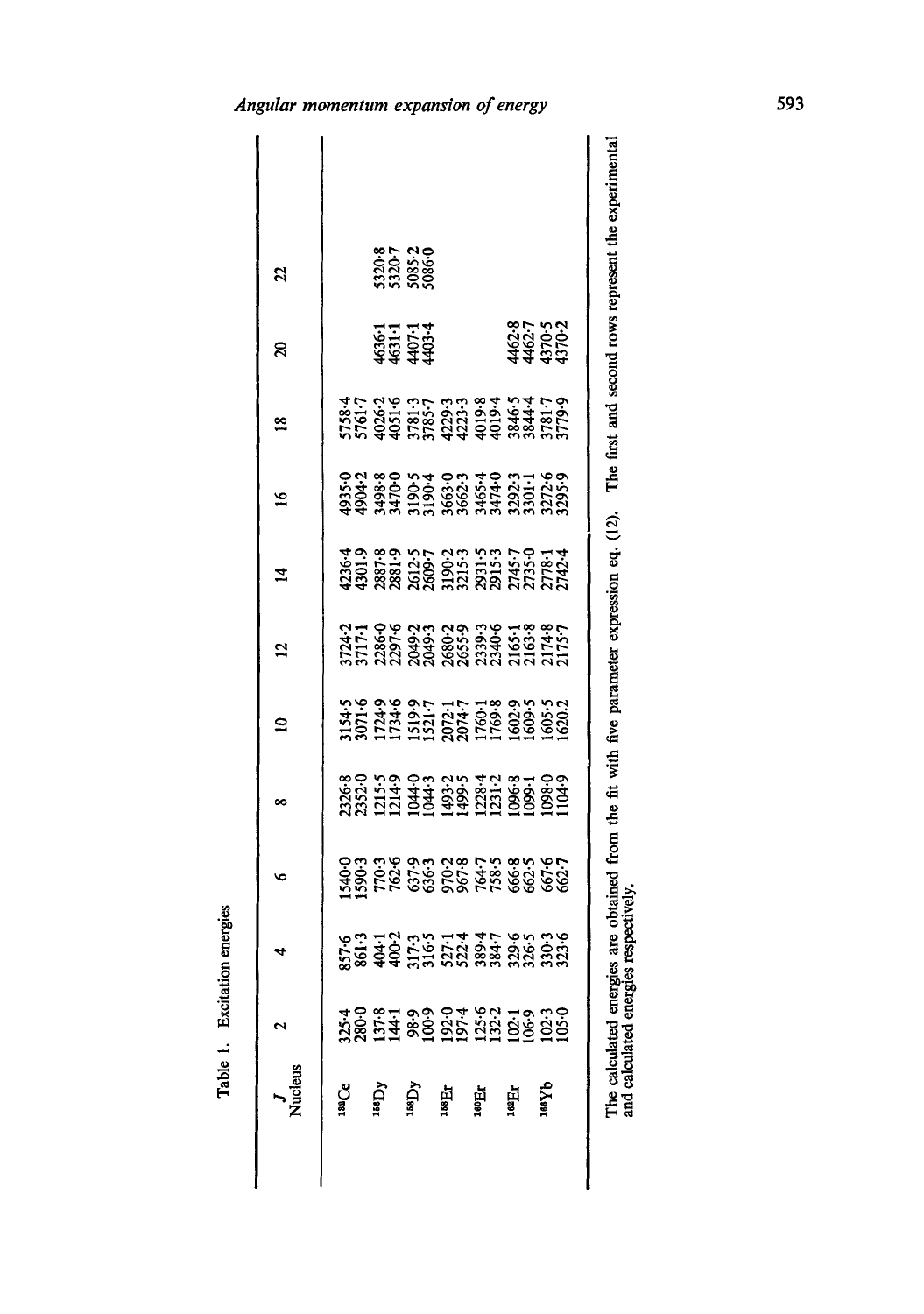| <b>Nucleus</b>     | a<br>(keV) | Ь<br>(keV) | c<br>(keV) | d<br>(keV)  | е<br>(10 <sup>5</sup> ) |
|--------------------|------------|------------|------------|-------------|-------------------------|
| $132$ Ce           | $35 - 229$ | 60.376     | $-4.1301$  | 0.068901    | $-0.4$                  |
| $156$ Dy           | 44.864     | 13.071     | 0.3474     | $-0.042919$ | $-0.35$                 |
| $158$ Dv           | $21 - 012$ | $14 - 773$ | 0.0248     | $-0.022082$ | $-0.2$                  |
| 158 <sub>Er</sub>  | 70.915     | 11.806     | 1.3296     | $-0.145586$ | $-1.5$                  |
| 160 F <sub>r</sub> | $40 - 033$ | $11 - 260$ | 1.0783     | $-0.099410$ | $-0.9$                  |
| 162 <sub>Fr</sub>  | $29 - 138$ | 10.601     | 0.9321     | $-0.077864$ | $-0.65$                 |
| 166V <sub>h</sub>  | 29.279     | 9.588      | $1-2111$   | $-0.098917$ | $-0.85$                 |

Table 2. Value of the parameters corresponding to the fit with expression (12)

The  $g_{J}\propto \omega_I^2$  curves for <sup>132</sup>Ce and <sup>158</sup>Er are presented in figure 1a. The dotted and full line curves refer to the calculated and experimental ones respectively. The agreement is indeed very satisfactory. Wahlborn and Gupta (1972) in their description of high spin states have written down a five parameter expression of moment of inertia. The corresponding energy expression does not have a series structure They have got excellent fit by determining three parameters through like ours. the least squares method and adjusting the remaining two to reproduce asymptotic behaviour.

In view of the above, it is now desirable to attempt at an understanding of the physics that is conveyed by the good fit with expression (12). The parameters of the expression  $(11)$  or  $(12)$  are not amenable to such clear interpretation as the three



Figure 1. Plot of moment of inertia vs the square of angular velocity for  $158$ Fr and <sup>132</sup>Ce: a. all the known levels including forward bending region fitted with eq. (12). b. levels excluding the forward bending region fitted with eq. (8)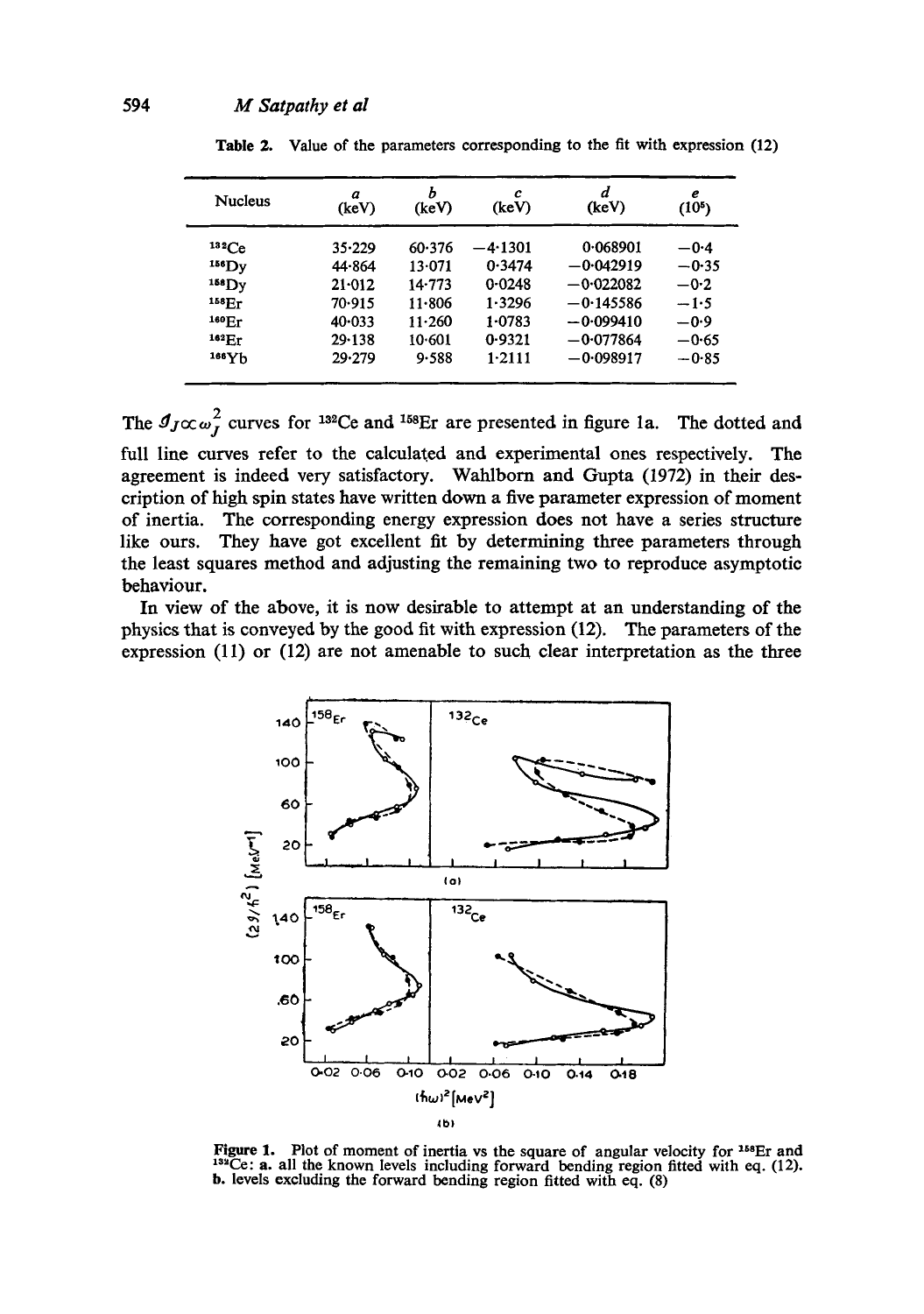parameters of expression (8). However, it would be shown that use of (8) in conjugation with (11) or (12) would lead to meaningful exploration of nuclear structure of the high spin states. As mentioned before, eq. (8) could fit the level energies of the back-benddng region. We have used this expression to fit all the levels covering the back-bending region only for two nuclei  $158Er$  and  $132Ce$ . For  $158Er$  the levels up to  $J = 16$ , and in the case of <sup>132</sup>Ce, the levels up to  $J = 14$  were taken to fit with expression (8). The parameters so determined are (all in keV):

$$
{}^{158}\text{Er} : a = 46.32 \qquad b = 24.08 \qquad c = 0.79
$$
\n
$$
{}^{132}\text{Ce} : a = 77.72 \qquad b = 41.29 \qquad c = -1.80
$$

The corresponding  $J_J \propto \omega_I^2$  curves are presented in figure 1b. The calculated ones (dotted) agree quite well with the experimental ones (full curve). We can interpret these results since the three parameters  $B_0$ ,  $B'_0$  and  $E'_0$ , as mentioned earlier, have definite physical meaning. <sup>132</sup>Ce is a much softer nucleus compared to <sup>158</sup>Er and hence the magnitude of  $B'_0$  and  $E'_0$  should be comparatively much larger. These values (in keV) calculated from above parameters are 1-80, 34.63 and 0.79, 21-45 respectively which bear out this expectation. To further increase our confidence in the interpretation of these parameters we have calculated them microscopically for <sup>158</sup>Er. Using the pairing  $+$  quadrupole interaction of Baranger and Kumar (1968) and Hartree-BCS intrinsic wavefunction we have performed a VAP calculation. In this calculation, the deformation parameter  $\beta$ , and the pairing parameter  $\triangle$  have been varied and the total projected energy, the intrinsic energy and the intrinsic wave function  $\Phi$  for each angular momentum state J have been determined. Then the moment of inertia for each state has been calculated using the cranking formula. The details would appear elsewhere (Ansari and Nair 1977). Thus the calculated moments of inertia parameters  $B_J$  (=1/2  $J_J$ ) for different states are presented in the first line of table 3.

Also using eq. (7) and the parameters  $B_0$  and  $B'_0$  determined from our fit we have calculated *Bj's* which are presented in the second line. In the third, line, the value of *Bj* extracted from experimental energies using the prescription of B6hr and Mottelson (eq. (15)) are presented. The three sets of *Bj* compare reasonably well. The value of  $E'_0$ , i.e., the rate of change of the intrinsic energy determined from our fit is  $21.5 \text{ keV}$ . This is an average quantity as it is found from least squares fit. The corresponding quantity is obtained from the microscopic calculation as follows. If

|       |      | J 0 2 4 6 8 10 12                                           |  |                                    |      | - 14 - 16 |      |
|-------|------|-------------------------------------------------------------|--|------------------------------------|------|-----------|------|
| (i)   |      | $28.3$ $28.3$ $28.1$ $26.1$ $22.9$ $14.7$ $7.7$ $7.1$ $7.7$ |  |                                    |      |           |      |
| (ii)  | 24.9 | 23.3                                                        |  | $21.7$ $20.1$ $18.5$ $17.0$ $15.4$ |      | 13.8      | 12.2 |
| (iii) |      | $32.0$ $23.9$ $20.1$ $17.4$ $15.2$                          |  |                                    | 13.2 | $9 - 4$   | 7.6  |

Table 3. Values of the moment of inertia parameter,  $B_j$  for <sup>158</sup>Er.

(i) Results of the microscopic calculation

(ii) Values determined using eq.  $(8)$  of the text. Levels fitted up to  $J=16$ 

(iii) Extracted from expriment using eq. (15)